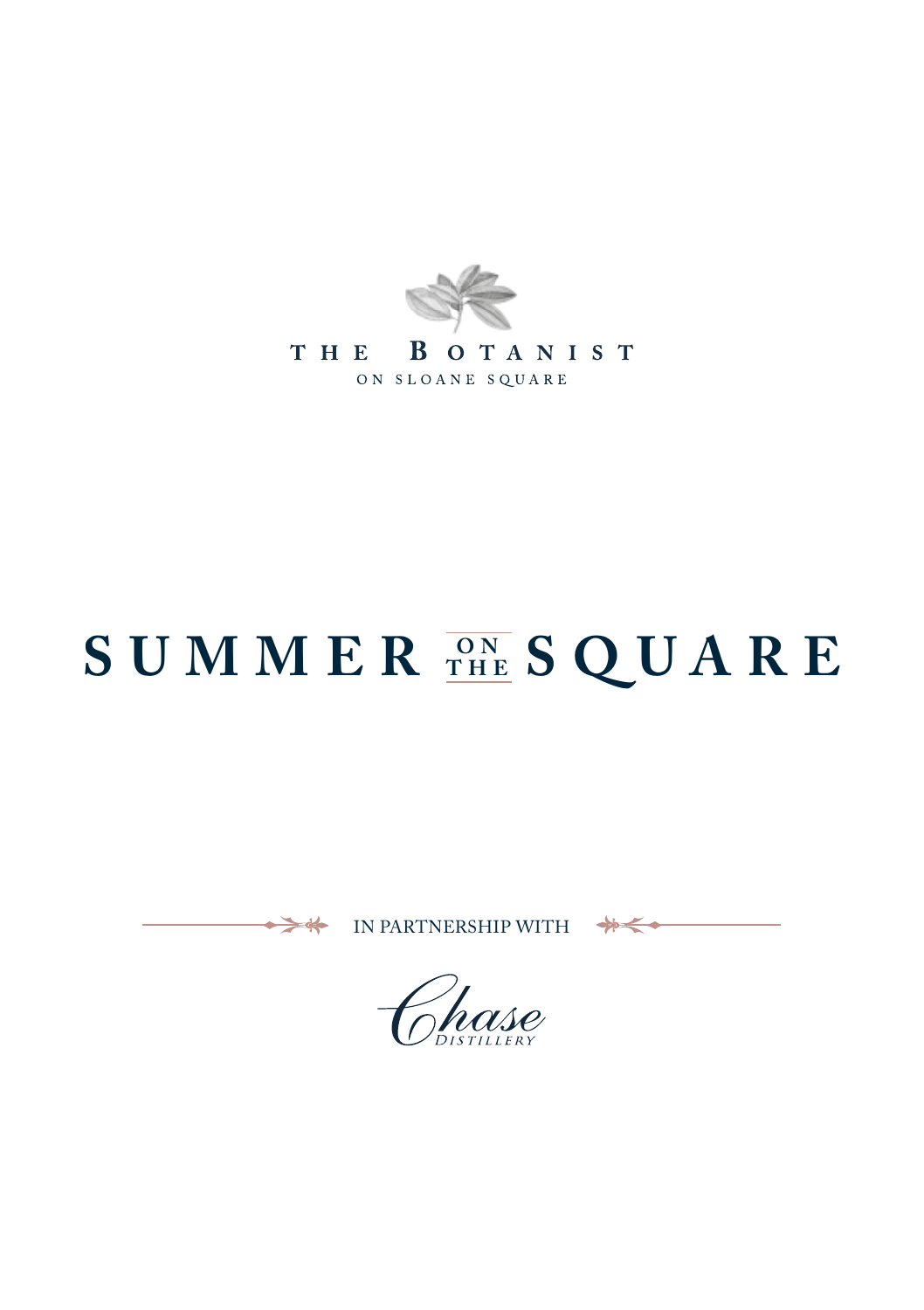

MARINARA *(v)* 13 Tomato, oregano, cherry tomatoes, garlic MARGHERITA  $\left\langle v\right\rangle$  13 Tomato, fior di latte, basil MOZZAFIATTO 15 Tomato, fior di latte, prosciutto crudo, Grana Padano, rocket CALABRESE 15 Tomato, fior di latte, spianata salami, 'nduja spicy sausage, oregano FUNGI  $\left(v\right)$  15 Fior di latte, Taleggio, mixed mushrooms, thyme  $CAPRI$  16 Tomato, fior di latte, artichoke, olives, prosciutto, Grana Padano PESTO (*v*) 15 Fior di latte, cherry tomatoes, basil, pesto, Grana Padano 'NDUJA 16 Tomato, fior di latte, 'nduja spicy sausage, spring onion SICILIAN 16 Tomato, fior di latte, Italian sausage, red onion, oregano



#### *(v) vegetarian*

All prices include VAT. A discretionary 12.5% service charge will be added to your final bill. Please let our staff know if you have any allergies. For full allergen information please ask for the manager or go to thebotanistonsloanesquare.com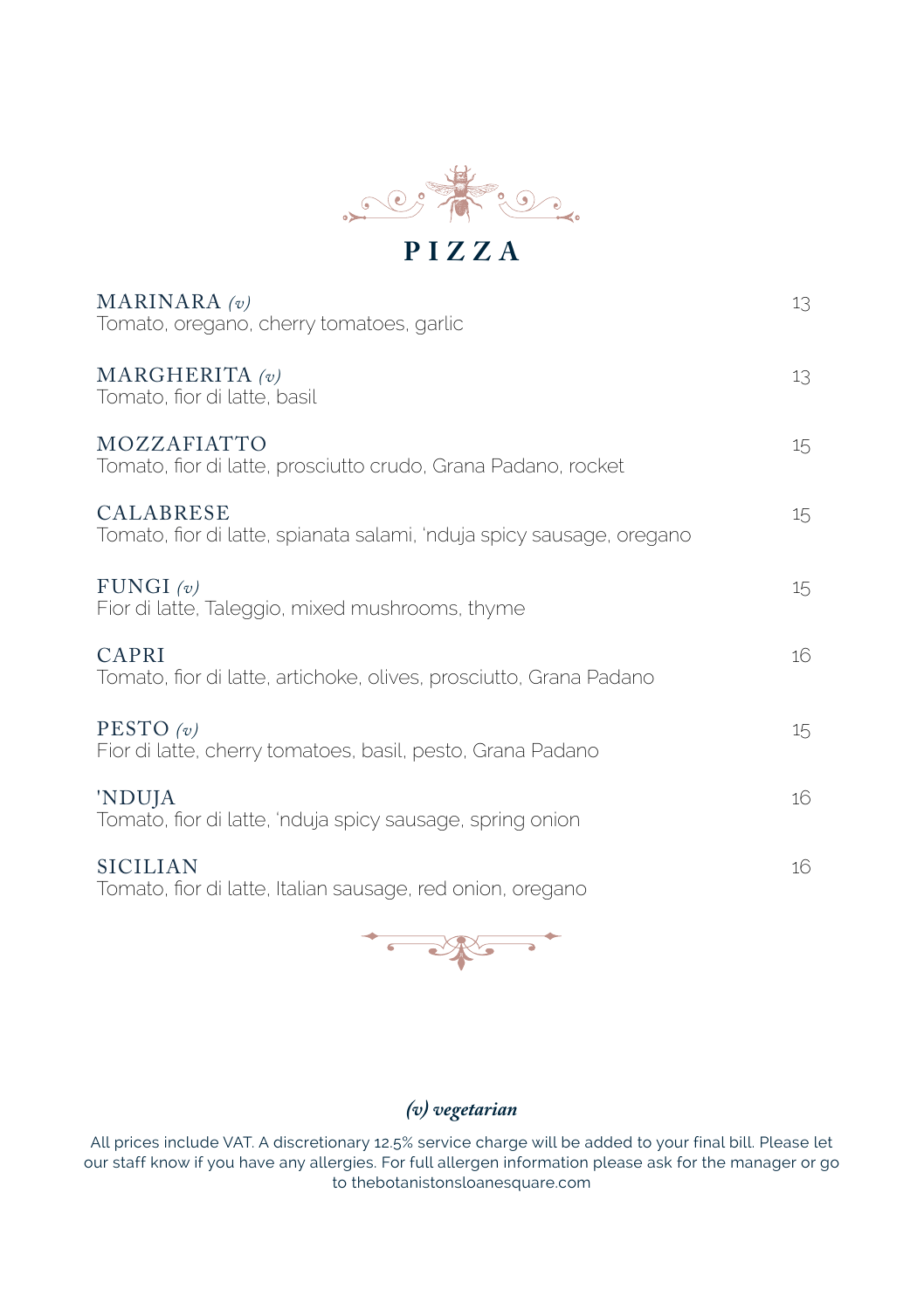

 $\mathbb{F}$ 

### **CO C KTA I L S**

Lр

APEROL SPRITZ | 13 Aperol, Crémant d'Alsace, soda, orange slice

BASIL & BERRIES | 13 Chase Raspberry and Basil gin, lemon, sugar, basil leaves

BELSAZAR SPRITZ | 13 Belsazar Rosé, Crémant d'Alsace, soda, flowers

ELDERFLOWER SPRITZ | 13 Chase Elderflower liqueur, Crémant d'Alsace, soda, elderflower

PIMM'S SPRITZ | 13 Pimm's Sundowner, Crémant d'Alsace, soda, raspberry and mint

PINK COLLINS | 13 Chase Pink Grapefruit and Pomelo gin, grapefruit juice, sugar, lime, soda, cucumber peel

RHUBARB MULE | 13 Chase English Rhubarb vodka, ginger beer, lime, rhubarb slice

PASSIONISTA | 8 Seedlip Garden 108, passion fruit, vanilla, soda, sugar snap (0% abv)

> PEAR & GINGER | 8 Urban Pear and Ginger, soda, lemon slice  $(0\%$  aby)



#### **CHAMPAGNE**

|                                                                      | <b>BOTTLE</b> | <b>GLASS</b> |
|----------------------------------------------------------------------|---------------|--------------|
| JOSEPH PERRIER, CUVÉE ROYALE NV<br>Châlons-en-Champagne, France      | 72            | 14           |
| JOSEPH PERRIER, CUVÉE ROYALE ROSÉ NV<br>Châlons-en-Champagne, France | 84            | 15.5         |
| BOLLINGER, SPECIAL CUVÉE NV<br>Aÿ, France                            | 115           |              |